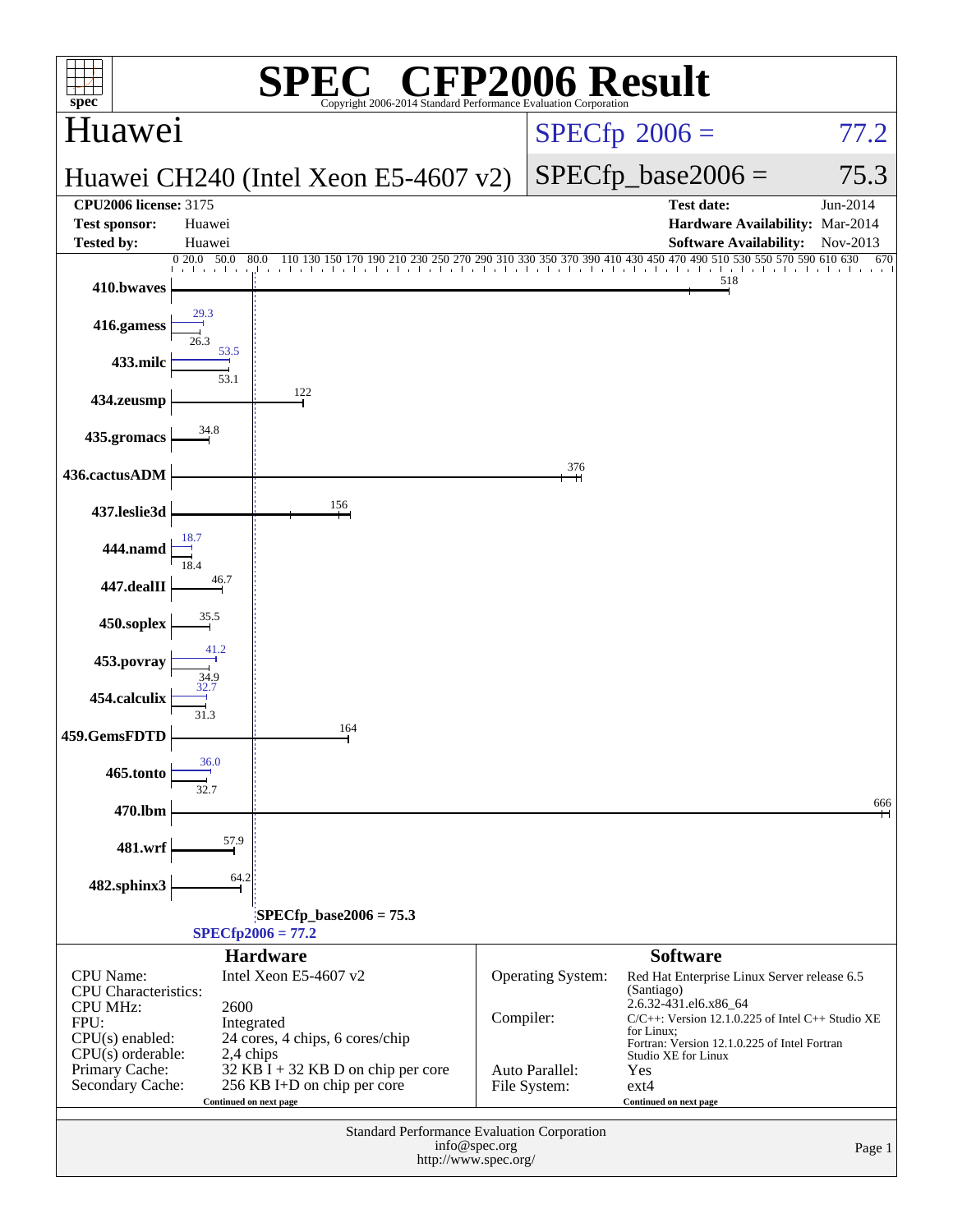

#### Huawei

## $SPECTp2006 = 77.2$

 $SPECfp\_base2006 = 75.3$ 

Huawei CH240 (Intel Xeon E5-4607 v2)

| <b>CPU2006 license: 3175</b>                                                      |                                                                                                                       | <b>Test date:</b>                                                                  | $Jun-2014$                                                 |          |
|-----------------------------------------------------------------------------------|-----------------------------------------------------------------------------------------------------------------------|------------------------------------------------------------------------------------|------------------------------------------------------------|----------|
| <b>Test sponsor:</b>                                                              | Huawei                                                                                                                |                                                                                    | Hardware Availability: Mar-2014                            |          |
| <b>Tested by:</b>                                                                 | Huawei                                                                                                                |                                                                                    | <b>Software Availability:</b>                              | Nov-2013 |
| L3 Cache:<br>Other Cache:<br>Memory:<br>Disk Subsystem:<br><b>Other Hardware:</b> | 15 MB I+D on chip per chip<br>None<br>256 GB (32 x 8 GB 2Rx4 PC3-10600R-09, ECC)<br>1 x 300 GB SAS, 10000 RPM<br>None | <b>System State:</b><br><b>Base Pointers:</b><br>Peak Pointers:<br>Other Software: | Run level 3 (multi-user)<br>64-bit<br>$32/64$ -bit<br>None |          |

| <b>Results Table</b> |                                                                                                          |              |                |       |                |       |                |              |                |              |                |              |
|----------------------|----------------------------------------------------------------------------------------------------------|--------------|----------------|-------|----------------|-------|----------------|--------------|----------------|--------------|----------------|--------------|
|                      | <b>Base</b>                                                                                              |              |                |       | <b>Peak</b>    |       |                |              |                |              |                |              |
| <b>Benchmark</b>     | <b>Seconds</b>                                                                                           | <b>Ratio</b> | <b>Seconds</b> | Ratio | <b>Seconds</b> | Ratio | <b>Seconds</b> | <b>Ratio</b> | <b>Seconds</b> | <b>Ratio</b> | <b>Seconds</b> | <b>Ratio</b> |
| 410.bwayes           | 26.2                                                                                                     | 518          | 28.2           | 481   | 26.2           | 518   | 26.2           | 518          | 28.2           | 481          | 26.2           | 518          |
| 416.gamess           | 745                                                                                                      | 26.3         | 745            | 26.3  | 744            | 26.3  | 668            | 29.3         | 668            | 29.3         | 668            | 29.3         |
| $433$ .milc          | 173                                                                                                      | 53.1         | 173            | 53.1  | 173            | 53.1  | 172            | 53.5         | 172            | 53.4         | 172            | 53.5         |
| 434.zeusmp           | 74.4                                                                                                     | 122          | 74.6           | 122   | 74.8           | 122   | 74.4           | 122          | 74.6           | 122          | 74.8           | 122          |
| 435.gromacs          | 205                                                                                                      | 34.8         | 205            | 34.9  | 205            | 34.8  | 205            | 34.8         | 205            | 34.9         | 205            | 34.8         |
| 436.cactusADM        | 33.0                                                                                                     | 362          | 31.4           | 381   | 31.8           | 376   | 33.0           | 362          | 31.4           | 381          | 31.8           | 376          |
| 437.leslie3d         | 56.6                                                                                                     | 166          | 60.4           | 156   | 85.3           | 110   | 56.6           | 166          | 60.4           | 156          | 85.3           | 110          |
| 444.namd             | 435                                                                                                      | 18.4         | 435            | 18.4  | 435            | 18.4  | 428            | 18.7         | 428            | 18.7         | 428            | 18.7         |
| 447.dealII           | 245                                                                                                      | 46.7         | 245            | 46.7  | 245            | 46.7  | 245            | 46.7         | 245            | 46.7         | 245            | 46.7         |
| 450.soplex           | 235                                                                                                      | 35.5         | 235            | 35.5  | 235            | 35.5  | 235            | 35.5         | 235            | 35.5         | 235            | 35.5         |
| 453.povray           | 153                                                                                                      | 34.9         | 152            | 35.0  | <u>152</u>     | 34.9  | 129            | 41.2         | 127            | 41.8         | 130            | 41.0         |
| 454.calculix         | 263                                                                                                      | 31.4         | 263            | 31.3  | 263            | 31.3  | 253            | 32.7         | 252            | 32.7         | 252            | 32.7         |
| 459.GemsFDTD         | 64.5                                                                                                     | 165          | 64.7           | 164   | 64.7           | 164   | 64.5           | 165          | 64.7           | 164          | 64.7           | 164          |
| 465.tonto            | 301                                                                                                      | 32.7         | 301            | 32.7  | 301            | 32.7  | 273            | 36.0         | 274            | 36.0         | 273            | 36.1         |
| 470.1bm              | 20.6                                                                                                     | 666          | 20.8           | 660   | 20.6           | 666   | 20.6           | 666          | 20.8           | 660          | 20.6           | 666          |
| 481.wrf              | 192                                                                                                      | 58.2         | 193            | 57.9  | 193            | 57.8  | 192            | 58.2         | <b>193</b>     | 57.9         | 193            | 57.8         |
| 482.sphinx3          | 304                                                                                                      | 64.2         | 303            | 64.3  | 305            | 63.8  | 304            | 64.2         | 303            | 64.3         | 305            | 63.8         |
|                      | Results appear in the order in which they were run. Bold underlined text indicates a median measurement. |              |                |       |                |       |                |              |                |              |                |              |

#### **[Operating System Notes](http://www.spec.org/auto/cpu2006/Docs/result-fields.html#OperatingSystemNotes)**

Stack size set to unlimited using "ulimit -s unlimited"

#### **[Platform Notes](http://www.spec.org/auto/cpu2006/Docs/result-fields.html#PlatformNotes)**

 BIOS configuration: Set Intel HT Technology Disable Sysinfo program /spec/config/sysinfo.rev6800 \$Rev: 6800 \$ \$Date:: 2011-10-11 #\$ 6f2ebdff5032aaa42e583f96b07f99d3 running on localhost.localdomain Mon Jun 30 04:10:05 2014

 This section contains SUT (System Under Test) info as seen by some common utilities. To remove or add to this section, see: <http://www.spec.org/cpu2006/Docs/config.html#sysinfo>

Continued on next page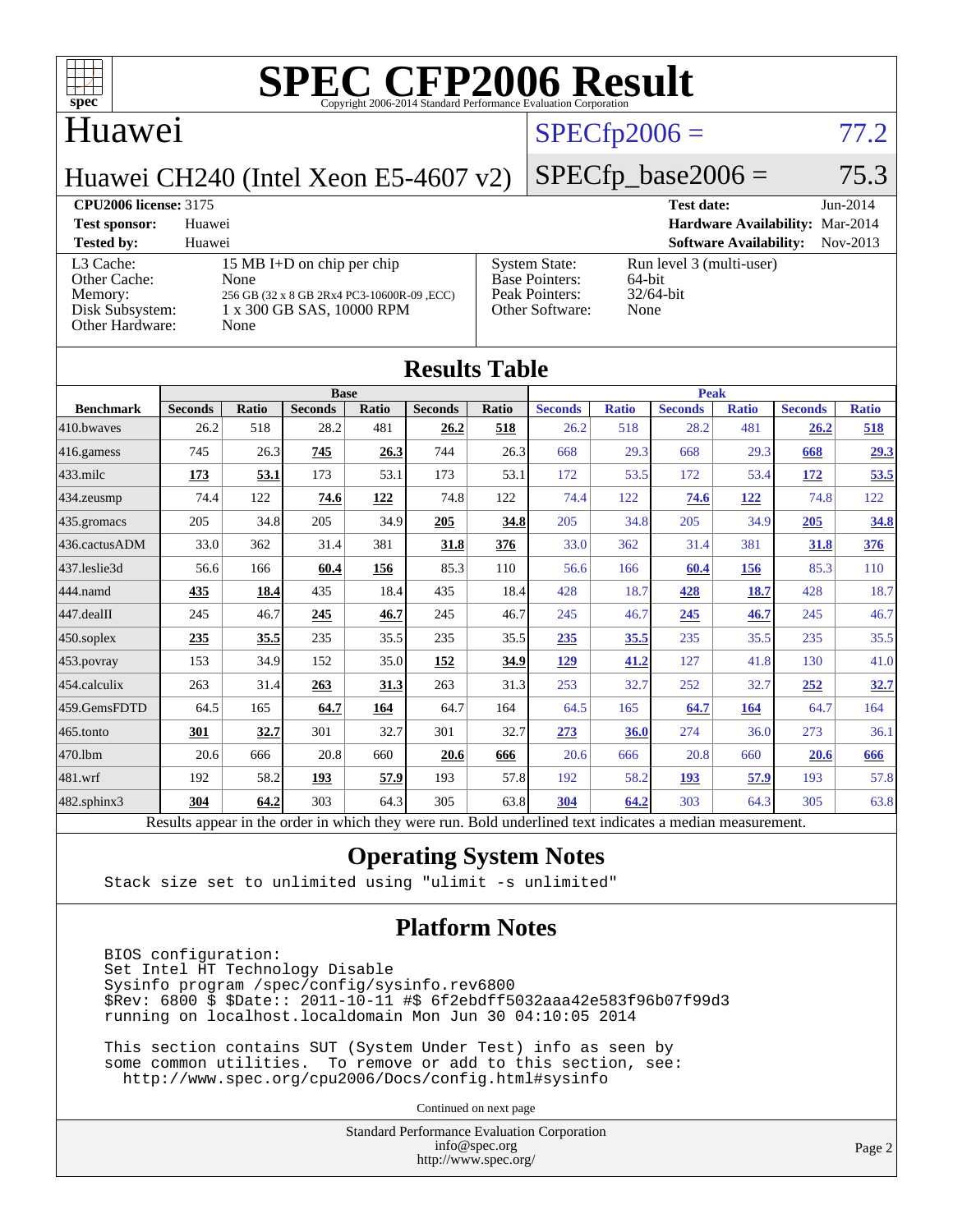

Huawei

 $SPECTp2006 = 77.2$ 

Huawei CH240 (Intel Xeon E5-4607 v2)  $SPECTp\_base2006 = 75.3$ 

**[Tested by:](http://www.spec.org/auto/cpu2006/Docs/result-fields.html#Testedby)** Huawei **[Software Availability:](http://www.spec.org/auto/cpu2006/Docs/result-fields.html#SoftwareAvailability)** Nov-2013

OMP\_NUM\_THREADS = "24"

**[CPU2006 license:](http://www.spec.org/auto/cpu2006/Docs/result-fields.html#CPU2006license)** 3175 **[Test date:](http://www.spec.org/auto/cpu2006/Docs/result-fields.html#Testdate)** Jun-2014 **[Test sponsor:](http://www.spec.org/auto/cpu2006/Docs/result-fields.html#Testsponsor)** Huawei **[Hardware Availability:](http://www.spec.org/auto/cpu2006/Docs/result-fields.html#HardwareAvailability)** Mar-2014

#### **[Platform Notes \(Continued\)](http://www.spec.org/auto/cpu2006/Docs/result-fields.html#PlatformNotes)**

 From /proc/cpuinfo model name:  $Intel(R)$  Xeon $(R)$  CPU E5-4607 v2 @ 2.60GHz 4 "physical id"s (chips) 24 "processors" cores, siblings (Caution: counting these is hw and system dependent. The following excerpts from /proc/cpuinfo might not be reliable. Use with caution.) cpu cores : 6 siblings : 6 physical 0: cores 0 1 2 3 4 5 physical 1: cores 0 1 2 3 4 5 physical 2: cores 0 1 2 3 4 5 physical 3: cores 0 1 2 3 4 5 cache size : 15360 KB From /proc/meminfo<br>MemTotal: 264479480 kB HugePages\_Total: 0<br>Hugepagesize: 2048 kB Hugepagesize: /usr/bin/lsb\_release -d Red Hat Enterprise Linux Server release 6.5 (Santiago) From /etc/\*release\* /etc/\*version\* redhat-release: Red Hat Enterprise Linux Server release 6.5 (Santiago) system-release: Red Hat Enterprise Linux Server release 6.5 (Santiago) system-release-cpe: cpe:/o:redhat:enterprise\_linux:6server:ga:server uname -a: Linux localhost.localdomain 2.6.32-431.el6.x86\_64 #1 SMP Sun Nov 10 22:19:54 EST 2013 x86\_64 x86\_64 x86\_64 GNU/Linux run-level 3 Jun 29 20:59 SPEC is set to: /spec Filesystem Type Size Used Avail Use% Mounted on<br>
/dev/sdal ext4 268G 16G 238G 7% / /dev/sda1 ext4 268G 16G 238G 7% / Additional information from dmidecode: Memory: 7x Hynix HMT31GR7AFR4C-H9 8 GB 1333 MHz 2 rank 25x Hynix HMT31GR7BFR4C-H9 8 GB 1333 MHz 2 rank (End of data from sysinfo program) **[General Notes](http://www.spec.org/auto/cpu2006/Docs/result-fields.html#GeneralNotes)**

#### Environment variables set by runspec before the start of the run: KMP\_AFFINITY = "granularity=fine,compact,0,1" LD\_LIBRARY\_PATH = "/spec/libs/32:/spec/libs/64"

Continued on next page

Standard Performance Evaluation Corporation [info@spec.org](mailto:info@spec.org) <http://www.spec.org/>

Page 3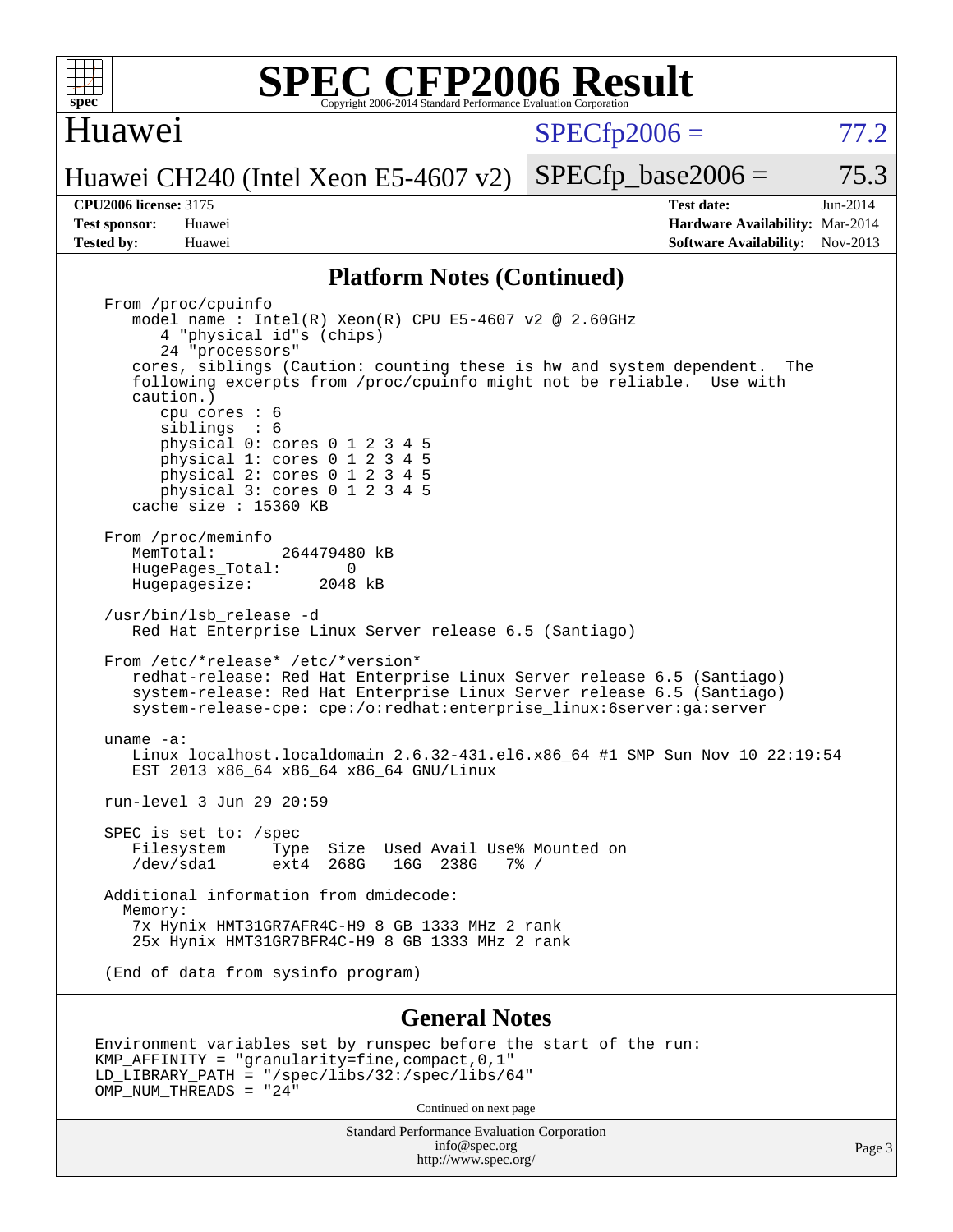

#### Huawei

 $SPECTp2006 = 77.2$ 

Huawei CH240 (Intel Xeon E5-4607 v2)

**[CPU2006 license:](http://www.spec.org/auto/cpu2006/Docs/result-fields.html#CPU2006license)** 3175 **[Test date:](http://www.spec.org/auto/cpu2006/Docs/result-fields.html#Testdate)** Jun-2014 **[Test sponsor:](http://www.spec.org/auto/cpu2006/Docs/result-fields.html#Testsponsor)** Huawei **[Hardware Availability:](http://www.spec.org/auto/cpu2006/Docs/result-fields.html#HardwareAvailability)** Mar-2014 **[Tested by:](http://www.spec.org/auto/cpu2006/Docs/result-fields.html#Testedby)** Huawei **[Software Availability:](http://www.spec.org/auto/cpu2006/Docs/result-fields.html#SoftwareAvailability)** Nov-2013

 $SPECTp\_base2006 = 75.3$ 

#### **[General Notes \(Continued\)](http://www.spec.org/auto/cpu2006/Docs/result-fields.html#GeneralNotes)**

 Binaries compiled on a system with 2 x Xeon X5645 CPU + 16GB memory using RHEL 6.1 Transparent Huge Pages enabled with: echo always > /sys/kernel/mm/redhat\_transparent\_hugepage/enabled

**[Base Compiler Invocation](http://www.spec.org/auto/cpu2006/Docs/result-fields.html#BaseCompilerInvocation)**

[C benchmarks](http://www.spec.org/auto/cpu2006/Docs/result-fields.html#Cbenchmarks):  $-m64$ 

[C++ benchmarks:](http://www.spec.org/auto/cpu2006/Docs/result-fields.html#CXXbenchmarks) [icpc -m64](http://www.spec.org/cpu2006/results/res2014q3/cpu2006-20140701-30275.flags.html#user_CXXbase_intel_icpc_64bit_bedb90c1146cab66620883ef4f41a67e)

[Fortran benchmarks](http://www.spec.org/auto/cpu2006/Docs/result-fields.html#Fortranbenchmarks): [ifort -m64](http://www.spec.org/cpu2006/results/res2014q3/cpu2006-20140701-30275.flags.html#user_FCbase_intel_ifort_64bit_ee9d0fb25645d0210d97eb0527dcc06e)

[Benchmarks using both Fortran and C](http://www.spec.org/auto/cpu2006/Docs/result-fields.html#BenchmarksusingbothFortranandC): [icc -m64](http://www.spec.org/cpu2006/results/res2014q3/cpu2006-20140701-30275.flags.html#user_CC_FCbase_intel_icc_64bit_0b7121f5ab7cfabee23d88897260401c) [ifort -m64](http://www.spec.org/cpu2006/results/res2014q3/cpu2006-20140701-30275.flags.html#user_CC_FCbase_intel_ifort_64bit_ee9d0fb25645d0210d97eb0527dcc06e)

#### **[Base Portability Flags](http://www.spec.org/auto/cpu2006/Docs/result-fields.html#BasePortabilityFlags)**

| 410.bwaves: -DSPEC CPU LP64                  |                                                                |
|----------------------------------------------|----------------------------------------------------------------|
| 416.gamess: -DSPEC_CPU_LP64                  |                                                                |
| 433.milc: -DSPEC CPU LP64                    |                                                                |
| 434.zeusmp: - DSPEC_CPU_LP64                 |                                                                |
| 435.gromacs: -DSPEC_CPU_LP64 -nofor_main     |                                                                |
| 436.cactusADM: - DSPEC CPU LP64 - nofor main |                                                                |
| 437.leslie3d: -DSPEC CPU LP64                |                                                                |
| 444.namd: -DSPEC CPU LP64                    |                                                                |
| 447.dealII: -DSPEC_CPU LP64                  |                                                                |
| 450.soplex: -DSPEC_CPU_LP64                  |                                                                |
| 453.povray: -DSPEC_CPU_LP64                  |                                                                |
| 454.calculix: - DSPEC CPU LP64 - nofor main  |                                                                |
| 459.GemsFDTD: - DSPEC_CPU LP64               |                                                                |
| 465.tonto: - DSPEC CPU LP64                  |                                                                |
| 470.1bm: - DSPEC CPU LP64                    |                                                                |
|                                              | 481.wrf: -DSPEC CPU_LP64 -DSPEC_CPU_CASE_FLAG -DSPEC_CPU_LINUX |
| 482.sphinx3: -DSPEC_CPU_LP64                 |                                                                |
|                                              |                                                                |

## **[Base Optimization Flags](http://www.spec.org/auto/cpu2006/Docs/result-fields.html#BaseOptimizationFlags)**

[C benchmarks](http://www.spec.org/auto/cpu2006/Docs/result-fields.html#Cbenchmarks):

[-xAVX](http://www.spec.org/cpu2006/results/res2014q3/cpu2006-20140701-30275.flags.html#user_CCbase_f-xAVX) [-ipo](http://www.spec.org/cpu2006/results/res2014q3/cpu2006-20140701-30275.flags.html#user_CCbase_f-ipo) [-O3](http://www.spec.org/cpu2006/results/res2014q3/cpu2006-20140701-30275.flags.html#user_CCbase_f-O3) [-no-prec-div](http://www.spec.org/cpu2006/results/res2014q3/cpu2006-20140701-30275.flags.html#user_CCbase_f-no-prec-div) [-static](http://www.spec.org/cpu2006/results/res2014q3/cpu2006-20140701-30275.flags.html#user_CCbase_f-static) [-parallel](http://www.spec.org/cpu2006/results/res2014q3/cpu2006-20140701-30275.flags.html#user_CCbase_f-parallel) [-opt-prefetch](http://www.spec.org/cpu2006/results/res2014q3/cpu2006-20140701-30275.flags.html#user_CCbase_f-opt-prefetch) [-ansi-alias](http://www.spec.org/cpu2006/results/res2014q3/cpu2006-20140701-30275.flags.html#user_CCbase_f-ansi-alias)

Continued on next page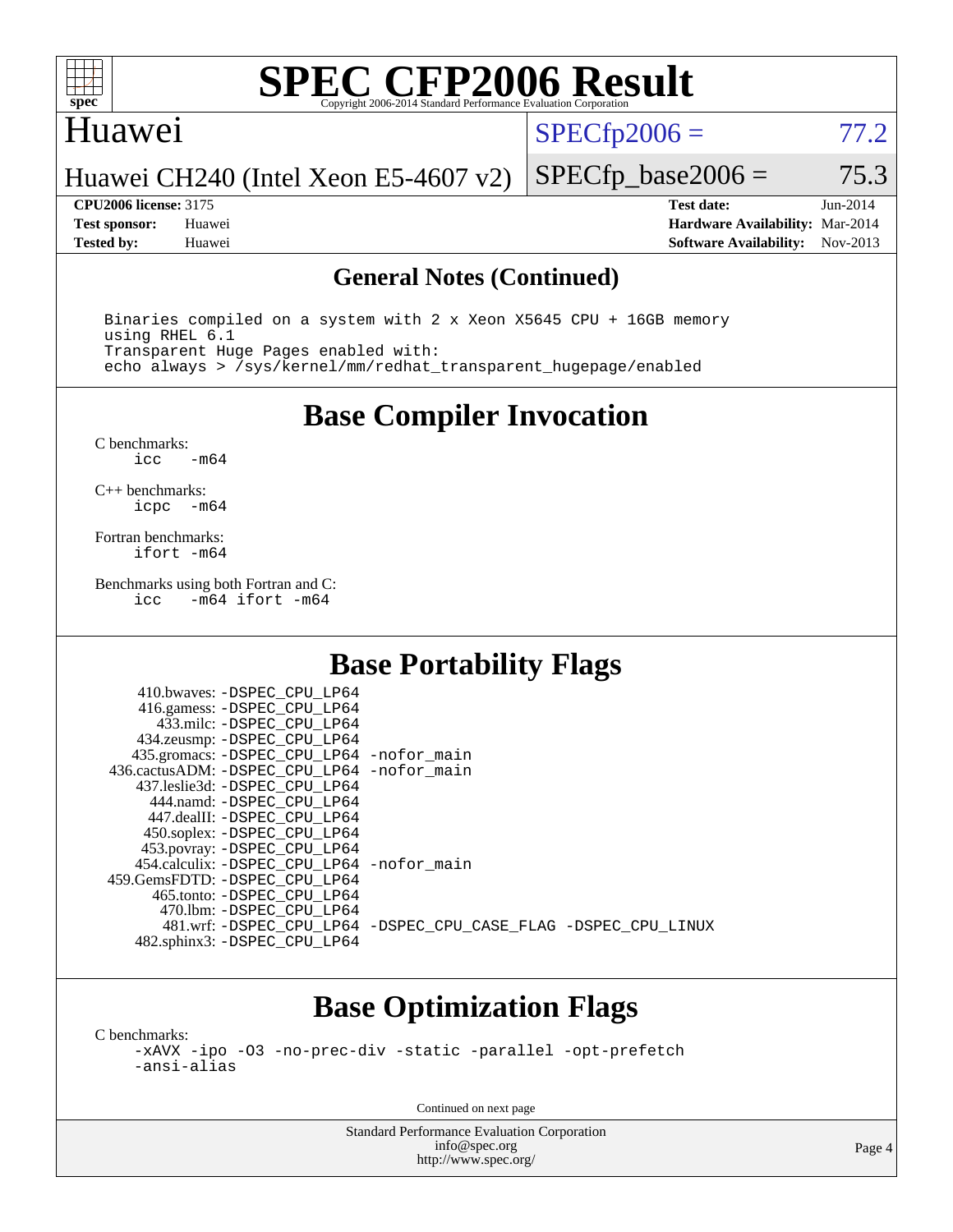

### Huawei

 $SPECTp2006 = 77.2$ 

Huawei CH240 (Intel Xeon E5-4607 v2)

 $SPECTp\_base2006 = 75.3$ 

**[CPU2006 license:](http://www.spec.org/auto/cpu2006/Docs/result-fields.html#CPU2006license)** 3175 **[Test date:](http://www.spec.org/auto/cpu2006/Docs/result-fields.html#Testdate)** Jun-2014 **[Test sponsor:](http://www.spec.org/auto/cpu2006/Docs/result-fields.html#Testsponsor)** Huawei **[Hardware Availability:](http://www.spec.org/auto/cpu2006/Docs/result-fields.html#HardwareAvailability)** Mar-2014 **[Tested by:](http://www.spec.org/auto/cpu2006/Docs/result-fields.html#Testedby)** Huawei **[Software Availability:](http://www.spec.org/auto/cpu2006/Docs/result-fields.html#SoftwareAvailability)** Nov-2013

## **[Base Optimization Flags \(Continued\)](http://www.spec.org/auto/cpu2006/Docs/result-fields.html#BaseOptimizationFlags)**

[C++ benchmarks:](http://www.spec.org/auto/cpu2006/Docs/result-fields.html#CXXbenchmarks) [-xAVX](http://www.spec.org/cpu2006/results/res2014q3/cpu2006-20140701-30275.flags.html#user_CXXbase_f-xAVX) [-ipo](http://www.spec.org/cpu2006/results/res2014q3/cpu2006-20140701-30275.flags.html#user_CXXbase_f-ipo) [-O3](http://www.spec.org/cpu2006/results/res2014q3/cpu2006-20140701-30275.flags.html#user_CXXbase_f-O3) [-no-prec-div](http://www.spec.org/cpu2006/results/res2014q3/cpu2006-20140701-30275.flags.html#user_CXXbase_f-no-prec-div) [-static](http://www.spec.org/cpu2006/results/res2014q3/cpu2006-20140701-30275.flags.html#user_CXXbase_f-static) [-opt-prefetch](http://www.spec.org/cpu2006/results/res2014q3/cpu2006-20140701-30275.flags.html#user_CXXbase_f-opt-prefetch) [-ansi-alias](http://www.spec.org/cpu2006/results/res2014q3/cpu2006-20140701-30275.flags.html#user_CXXbase_f-ansi-alias) [Fortran benchmarks](http://www.spec.org/auto/cpu2006/Docs/result-fields.html#Fortranbenchmarks): [-xAVX](http://www.spec.org/cpu2006/results/res2014q3/cpu2006-20140701-30275.flags.html#user_FCbase_f-xAVX) [-ipo](http://www.spec.org/cpu2006/results/res2014q3/cpu2006-20140701-30275.flags.html#user_FCbase_f-ipo) [-O3](http://www.spec.org/cpu2006/results/res2014q3/cpu2006-20140701-30275.flags.html#user_FCbase_f-O3) [-no-prec-div](http://www.spec.org/cpu2006/results/res2014q3/cpu2006-20140701-30275.flags.html#user_FCbase_f-no-prec-div) [-static](http://www.spec.org/cpu2006/results/res2014q3/cpu2006-20140701-30275.flags.html#user_FCbase_f-static) [-parallel](http://www.spec.org/cpu2006/results/res2014q3/cpu2006-20140701-30275.flags.html#user_FCbase_f-parallel) [-opt-prefetch](http://www.spec.org/cpu2006/results/res2014q3/cpu2006-20140701-30275.flags.html#user_FCbase_f-opt-prefetch) [Benchmarks using both Fortran and C](http://www.spec.org/auto/cpu2006/Docs/result-fields.html#BenchmarksusingbothFortranandC):

[-xAVX](http://www.spec.org/cpu2006/results/res2014q3/cpu2006-20140701-30275.flags.html#user_CC_FCbase_f-xAVX) [-ipo](http://www.spec.org/cpu2006/results/res2014q3/cpu2006-20140701-30275.flags.html#user_CC_FCbase_f-ipo) [-O3](http://www.spec.org/cpu2006/results/res2014q3/cpu2006-20140701-30275.flags.html#user_CC_FCbase_f-O3) [-no-prec-div](http://www.spec.org/cpu2006/results/res2014q3/cpu2006-20140701-30275.flags.html#user_CC_FCbase_f-no-prec-div) [-static](http://www.spec.org/cpu2006/results/res2014q3/cpu2006-20140701-30275.flags.html#user_CC_FCbase_f-static) [-parallel](http://www.spec.org/cpu2006/results/res2014q3/cpu2006-20140701-30275.flags.html#user_CC_FCbase_f-parallel) [-opt-prefetch](http://www.spec.org/cpu2006/results/res2014q3/cpu2006-20140701-30275.flags.html#user_CC_FCbase_f-opt-prefetch) [-ansi-alias](http://www.spec.org/cpu2006/results/res2014q3/cpu2006-20140701-30275.flags.html#user_CC_FCbase_f-ansi-alias)

### **[Peak Compiler Invocation](http://www.spec.org/auto/cpu2006/Docs/result-fields.html#PeakCompilerInvocation)**

[C benchmarks](http://www.spec.org/auto/cpu2006/Docs/result-fields.html#Cbenchmarks):  $\frac{1}{2}$ cc  $-\text{m64}$ 

[C++ benchmarks:](http://www.spec.org/auto/cpu2006/Docs/result-fields.html#CXXbenchmarks) [icpc -m64](http://www.spec.org/cpu2006/results/res2014q3/cpu2006-20140701-30275.flags.html#user_CXXpeak_intel_icpc_64bit_bedb90c1146cab66620883ef4f41a67e)

[Fortran benchmarks](http://www.spec.org/auto/cpu2006/Docs/result-fields.html#Fortranbenchmarks): [ifort -m64](http://www.spec.org/cpu2006/results/res2014q3/cpu2006-20140701-30275.flags.html#user_FCpeak_intel_ifort_64bit_ee9d0fb25645d0210d97eb0527dcc06e)

[Benchmarks using both Fortran and C](http://www.spec.org/auto/cpu2006/Docs/result-fields.html#BenchmarksusingbothFortranandC): [icc -m64](http://www.spec.org/cpu2006/results/res2014q3/cpu2006-20140701-30275.flags.html#user_CC_FCpeak_intel_icc_64bit_0b7121f5ab7cfabee23d88897260401c) [ifort -m64](http://www.spec.org/cpu2006/results/res2014q3/cpu2006-20140701-30275.flags.html#user_CC_FCpeak_intel_ifort_64bit_ee9d0fb25645d0210d97eb0527dcc06e)

#### **[Peak Portability Flags](http://www.spec.org/auto/cpu2006/Docs/result-fields.html#PeakPortabilityFlags)**

Same as Base Portability Flags

## **[Peak Optimization Flags](http://www.spec.org/auto/cpu2006/Docs/result-fields.html#PeakOptimizationFlags)**

[C benchmarks](http://www.spec.org/auto/cpu2006/Docs/result-fields.html#Cbenchmarks):

 433.milc: [-xAVX](http://www.spec.org/cpu2006/results/res2014q3/cpu2006-20140701-30275.flags.html#user_peakPASS2_CFLAGSPASS2_LDFLAGS433_milc_f-xAVX)(pass 2) [-prof-gen](http://www.spec.org/cpu2006/results/res2014q3/cpu2006-20140701-30275.flags.html#user_peakPASS1_CFLAGSPASS1_LDFLAGS433_milc_prof_gen_e43856698f6ca7b7e442dfd80e94a8fc)(pass 1) [-ipo](http://www.spec.org/cpu2006/results/res2014q3/cpu2006-20140701-30275.flags.html#user_peakPASS2_CFLAGSPASS2_LDFLAGS433_milc_f-ipo)(pass 2) [-O3](http://www.spec.org/cpu2006/results/res2014q3/cpu2006-20140701-30275.flags.html#user_peakPASS2_CFLAGSPASS2_LDFLAGS433_milc_f-O3)(pass 2) [-no-prec-div](http://www.spec.org/cpu2006/results/res2014q3/cpu2006-20140701-30275.flags.html#user_peakPASS2_CFLAGSPASS2_LDFLAGS433_milc_f-no-prec-div)(pass 2) [-prof-use](http://www.spec.org/cpu2006/results/res2014q3/cpu2006-20140701-30275.flags.html#user_peakPASS2_CFLAGSPASS2_LDFLAGS433_milc_prof_use_bccf7792157ff70d64e32fe3e1250b55)(pass 2) [-static](http://www.spec.org/cpu2006/results/res2014q3/cpu2006-20140701-30275.flags.html#user_peakOPTIMIZE433_milc_f-static) [-auto-ilp32](http://www.spec.org/cpu2006/results/res2014q3/cpu2006-20140701-30275.flags.html#user_peakCOPTIMIZE433_milc_f-auto-ilp32) [-ansi-alias](http://www.spec.org/cpu2006/results/res2014q3/cpu2006-20140701-30275.flags.html#user_peakCOPTIMIZE433_milc_f-ansi-alias)

 $470.$ lbm: basepeak = yes

482.sphinx3: basepeak = yes

[C++ benchmarks:](http://www.spec.org/auto/cpu2006/Docs/result-fields.html#CXXbenchmarks)

444.namd:  $-xAVX(pass 2)$  $-xAVX(pass 2)$  [-prof-gen](http://www.spec.org/cpu2006/results/res2014q3/cpu2006-20140701-30275.flags.html#user_peakPASS1_CXXFLAGSPASS1_LDFLAGS444_namd_prof_gen_e43856698f6ca7b7e442dfd80e94a8fc)(pass 1) [-ipo](http://www.spec.org/cpu2006/results/res2014q3/cpu2006-20140701-30275.flags.html#user_peakPASS2_CXXFLAGSPASS2_LDFLAGS444_namd_f-ipo)(pass 2) [-O3](http://www.spec.org/cpu2006/results/res2014q3/cpu2006-20140701-30275.flags.html#user_peakPASS2_CXXFLAGSPASS2_LDFLAGS444_namd_f-O3)(pass 2) [-no-prec-div](http://www.spec.org/cpu2006/results/res2014q3/cpu2006-20140701-30275.flags.html#user_peakPASS2_CXXFLAGSPASS2_LDFLAGS444_namd_f-no-prec-div)(pass 2) [-prof-use](http://www.spec.org/cpu2006/results/res2014q3/cpu2006-20140701-30275.flags.html#user_peakPASS2_CXXFLAGSPASS2_LDFLAGS444_namd_prof_use_bccf7792157ff70d64e32fe3e1250b55)(pass 2) [-fno-alias](http://www.spec.org/cpu2006/results/res2014q3/cpu2006-20140701-30275.flags.html#user_peakCXXOPTIMIZEOPTIMIZE444_namd_f-no-alias_694e77f6c5a51e658e82ccff53a9e63a) [-auto-ilp32](http://www.spec.org/cpu2006/results/res2014q3/cpu2006-20140701-30275.flags.html#user_peakCXXOPTIMIZE444_namd_f-auto-ilp32)

Continued on next page

Standard Performance Evaluation Corporation [info@spec.org](mailto:info@spec.org) <http://www.spec.org/>

Page 5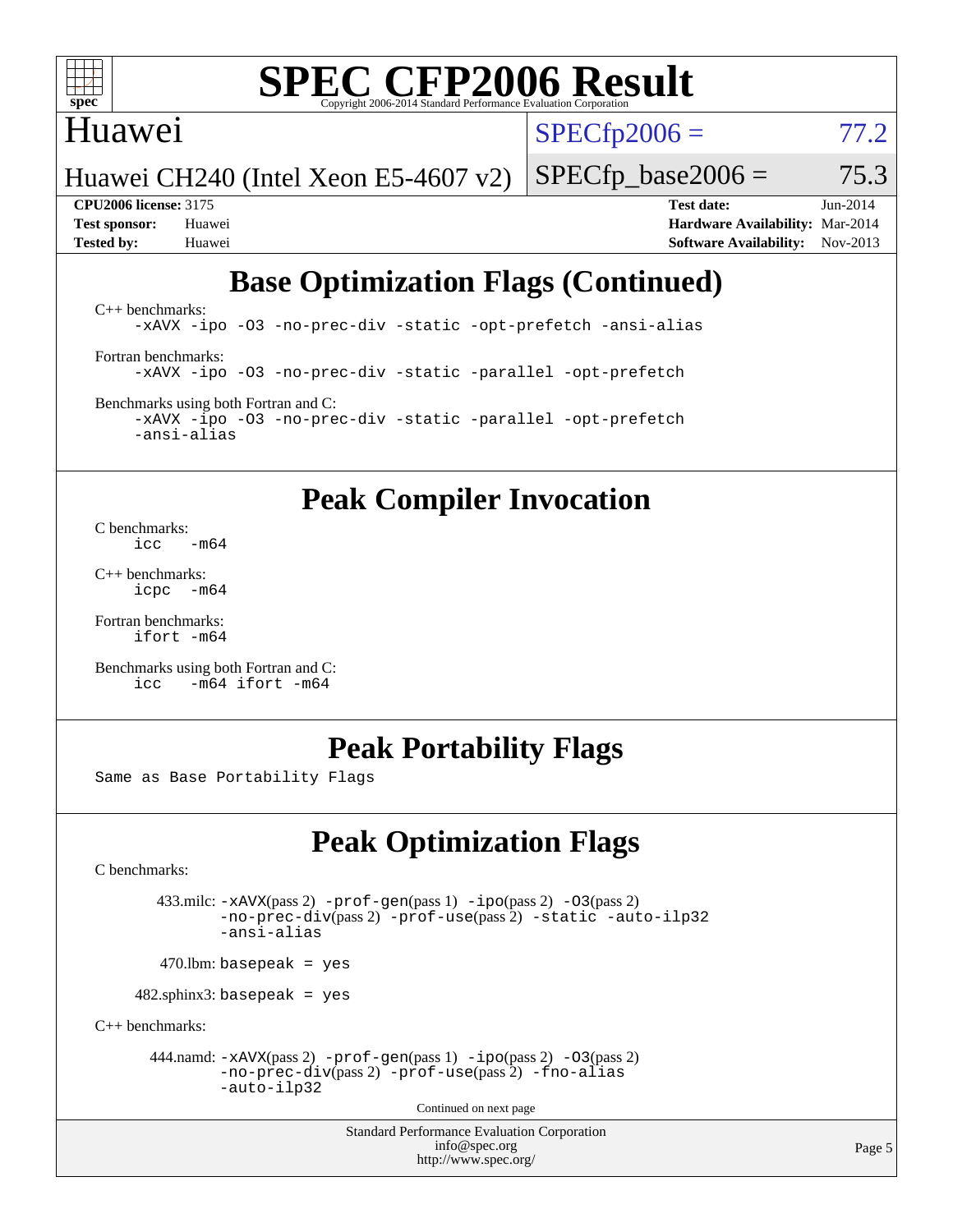Huawei

 $SPECTp2006 = 77.2$ 

Huawei CH240 (Intel Xeon E5-4607 v2)

**[CPU2006 license:](http://www.spec.org/auto/cpu2006/Docs/result-fields.html#CPU2006license)** 3175 **[Test date:](http://www.spec.org/auto/cpu2006/Docs/result-fields.html#Testdate)** Jun-2014 **[Test sponsor:](http://www.spec.org/auto/cpu2006/Docs/result-fields.html#Testsponsor)** Huawei **[Hardware Availability:](http://www.spec.org/auto/cpu2006/Docs/result-fields.html#HardwareAvailability)** Mar-2014 **[Tested by:](http://www.spec.org/auto/cpu2006/Docs/result-fields.html#Testedby)** Huawei **[Software Availability:](http://www.spec.org/auto/cpu2006/Docs/result-fields.html#SoftwareAvailability)** Nov-2013

 $SPECTp\_base2006 = 75.3$ 

## **[Peak Optimization Flags \(Continued\)](http://www.spec.org/auto/cpu2006/Docs/result-fields.html#PeakOptimizationFlags)**

 447.dealII: basepeak = yes  $450$ .soplex: basepeak = yes 453.povray: [-xAVX](http://www.spec.org/cpu2006/results/res2014q3/cpu2006-20140701-30275.flags.html#user_peakPASS2_CXXFLAGSPASS2_LDFLAGS453_povray_f-xAVX)(pass 2) [-prof-gen](http://www.spec.org/cpu2006/results/res2014q3/cpu2006-20140701-30275.flags.html#user_peakPASS1_CXXFLAGSPASS1_LDFLAGS453_povray_prof_gen_e43856698f6ca7b7e442dfd80e94a8fc)(pass 1) [-ipo](http://www.spec.org/cpu2006/results/res2014q3/cpu2006-20140701-30275.flags.html#user_peakPASS2_CXXFLAGSPASS2_LDFLAGS453_povray_f-ipo)(pass 2) [-O3](http://www.spec.org/cpu2006/results/res2014q3/cpu2006-20140701-30275.flags.html#user_peakPASS2_CXXFLAGSPASS2_LDFLAGS453_povray_f-O3)(pass 2) [-no-prec-div](http://www.spec.org/cpu2006/results/res2014q3/cpu2006-20140701-30275.flags.html#user_peakPASS2_CXXFLAGSPASS2_LDFLAGS453_povray_f-no-prec-div)(pass 2) [-prof-use](http://www.spec.org/cpu2006/results/res2014q3/cpu2006-20140701-30275.flags.html#user_peakPASS2_CXXFLAGSPASS2_LDFLAGS453_povray_prof_use_bccf7792157ff70d64e32fe3e1250b55)(pass 2) [-unroll4](http://www.spec.org/cpu2006/results/res2014q3/cpu2006-20140701-30275.flags.html#user_peakCXXOPTIMIZE453_povray_f-unroll_4e5e4ed65b7fd20bdcd365bec371b81f) [-ansi-alias](http://www.spec.org/cpu2006/results/res2014q3/cpu2006-20140701-30275.flags.html#user_peakCXXOPTIMIZE453_povray_f-ansi-alias) [Fortran benchmarks](http://www.spec.org/auto/cpu2006/Docs/result-fields.html#Fortranbenchmarks):  $410.bwaves: basepeak = yes$  416.gamess: [-xAVX](http://www.spec.org/cpu2006/results/res2014q3/cpu2006-20140701-30275.flags.html#user_peakPASS2_FFLAGSPASS2_LDFLAGS416_gamess_f-xAVX)(pass 2) [-prof-gen](http://www.spec.org/cpu2006/results/res2014q3/cpu2006-20140701-30275.flags.html#user_peakPASS1_FFLAGSPASS1_LDFLAGS416_gamess_prof_gen_e43856698f6ca7b7e442dfd80e94a8fc)(pass 1) [-ipo](http://www.spec.org/cpu2006/results/res2014q3/cpu2006-20140701-30275.flags.html#user_peakPASS2_FFLAGSPASS2_LDFLAGS416_gamess_f-ipo)(pass 2) [-O3](http://www.spec.org/cpu2006/results/res2014q3/cpu2006-20140701-30275.flags.html#user_peakPASS2_FFLAGSPASS2_LDFLAGS416_gamess_f-O3)(pass 2) [-no-prec-div](http://www.spec.org/cpu2006/results/res2014q3/cpu2006-20140701-30275.flags.html#user_peakPASS2_FFLAGSPASS2_LDFLAGS416_gamess_f-no-prec-div)(pass 2) [-prof-use](http://www.spec.org/cpu2006/results/res2014q3/cpu2006-20140701-30275.flags.html#user_peakPASS2_FFLAGSPASS2_LDFLAGS416_gamess_prof_use_bccf7792157ff70d64e32fe3e1250b55)(pass 2) [-unroll2](http://www.spec.org/cpu2006/results/res2014q3/cpu2006-20140701-30275.flags.html#user_peakOPTIMIZE416_gamess_f-unroll_784dae83bebfb236979b41d2422d7ec2) [-inline-level=0](http://www.spec.org/cpu2006/results/res2014q3/cpu2006-20140701-30275.flags.html#user_peakOPTIMIZE416_gamess_f-inline-level_318d07a09274ad25e8d15dbfaa68ba50) [-scalar-rep-](http://www.spec.org/cpu2006/results/res2014q3/cpu2006-20140701-30275.flags.html#user_peakOPTIMIZE416_gamess_f-disablescalarrep_abbcad04450fb118e4809c81d83c8a1d) [-static](http://www.spec.org/cpu2006/results/res2014q3/cpu2006-20140701-30275.flags.html#user_peakOPTIMIZE416_gamess_f-static) 434.zeusmp: basepeak = yes 437.leslie3d: basepeak = yes  $459.GemsFDTD: basepeak = yes$  465.tonto: [-xAVX](http://www.spec.org/cpu2006/results/res2014q3/cpu2006-20140701-30275.flags.html#user_peakPASS2_FFLAGSPASS2_LDFLAGS465_tonto_f-xAVX)(pass 2) [-prof-gen](http://www.spec.org/cpu2006/results/res2014q3/cpu2006-20140701-30275.flags.html#user_peakPASS1_FFLAGSPASS1_LDFLAGS465_tonto_prof_gen_e43856698f6ca7b7e442dfd80e94a8fc)(pass 1) [-ipo](http://www.spec.org/cpu2006/results/res2014q3/cpu2006-20140701-30275.flags.html#user_peakPASS2_FFLAGSPASS2_LDFLAGS465_tonto_f-ipo)(pass 2) [-O3](http://www.spec.org/cpu2006/results/res2014q3/cpu2006-20140701-30275.flags.html#user_peakPASS2_FFLAGSPASS2_LDFLAGS465_tonto_f-O3)(pass 2) [-no-prec-div](http://www.spec.org/cpu2006/results/res2014q3/cpu2006-20140701-30275.flags.html#user_peakPASS2_FFLAGSPASS2_LDFLAGS465_tonto_f-no-prec-div)(pass 2) [-prof-use](http://www.spec.org/cpu2006/results/res2014q3/cpu2006-20140701-30275.flags.html#user_peakPASS2_FFLAGSPASS2_LDFLAGS465_tonto_prof_use_bccf7792157ff70d64e32fe3e1250b55)(pass 2) [-inline-calloc](http://www.spec.org/cpu2006/results/res2014q3/cpu2006-20140701-30275.flags.html#user_peakOPTIMIZE465_tonto_f-inline-calloc) [-opt-malloc-options=3](http://www.spec.org/cpu2006/results/res2014q3/cpu2006-20140701-30275.flags.html#user_peakOPTIMIZE465_tonto_f-opt-malloc-options_13ab9b803cf986b4ee62f0a5998c2238) [-auto](http://www.spec.org/cpu2006/results/res2014q3/cpu2006-20140701-30275.flags.html#user_peakOPTIMIZE465_tonto_f-auto) [-unroll4](http://www.spec.org/cpu2006/results/res2014q3/cpu2006-20140701-30275.flags.html#user_peakOPTIMIZE465_tonto_f-unroll_4e5e4ed65b7fd20bdcd365bec371b81f) [Benchmarks using both Fortran and C](http://www.spec.org/auto/cpu2006/Docs/result-fields.html#BenchmarksusingbothFortranandC): 435.gromacs: basepeak = yes  $436.cactusADM:basepeak = yes$  454.calculix: [-xAVX](http://www.spec.org/cpu2006/results/res2014q3/cpu2006-20140701-30275.flags.html#user_peakOPTIMIZE454_calculix_f-xAVX) [-ipo](http://www.spec.org/cpu2006/results/res2014q3/cpu2006-20140701-30275.flags.html#user_peakOPTIMIZE454_calculix_f-ipo) [-O3](http://www.spec.org/cpu2006/results/res2014q3/cpu2006-20140701-30275.flags.html#user_peakOPTIMIZE454_calculix_f-O3) [-no-prec-div](http://www.spec.org/cpu2006/results/res2014q3/cpu2006-20140701-30275.flags.html#user_peakOPTIMIZE454_calculix_f-no-prec-div) [-auto-ilp32](http://www.spec.org/cpu2006/results/res2014q3/cpu2006-20140701-30275.flags.html#user_peakCOPTIMIZE454_calculix_f-auto-ilp32) [-ansi-alias](http://www.spec.org/cpu2006/results/res2014q3/cpu2006-20140701-30275.flags.html#user_peakCOPTIMIZE454_calculix_f-ansi-alias) 481.wrf: basepeak = yes The flags files that were used to format this result can be browsed at

<http://www.spec.org/cpu2006/flags/Intel-ic12.1-official-linux64.20120912.html> <http://www.spec.org/cpu2006/flags/Huawei-Platform-Settings-V1.0-IVB-RevG.html>

You can also download the XML flags sources by saving the following links: <http://www.spec.org/cpu2006/flags/Intel-ic12.1-official-linux64.20120912.xml> <http://www.spec.org/cpu2006/flags/Huawei-Platform-Settings-V1.0-IVB-RevG.xml>